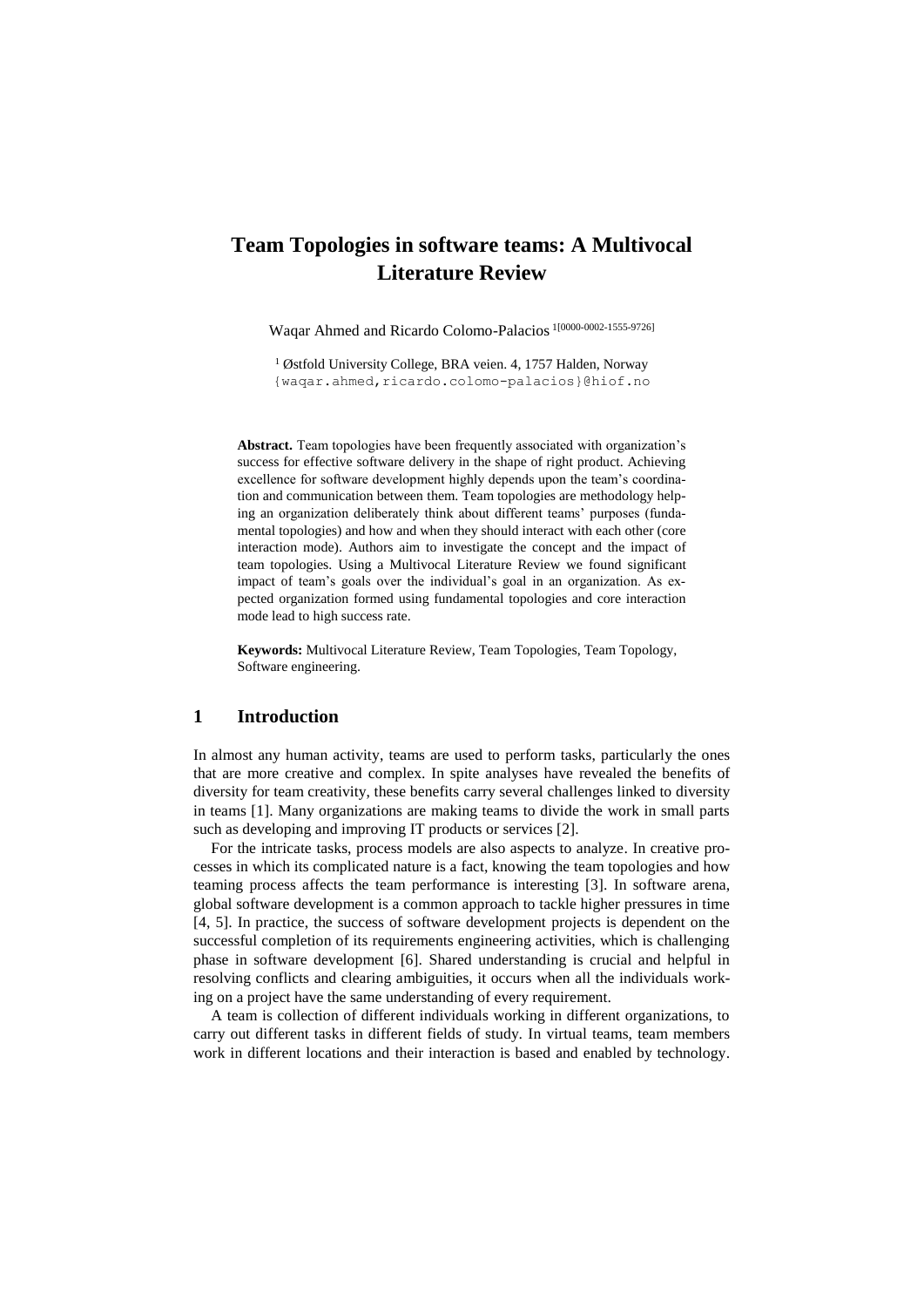In these environments, communication can be intricate, but, on the other hand, this environment could lead to fewer distractions [7]. Team topologies describe how teams are organized in an organization defining their responsibility limits and how they interact or communicate among teams [8]. In this regard, two important aspects must be considered: group coordination and group cohesiveness. Coordination refers to the task coordination by allocating roles to the team members and denoting to individual abilities, knowledge, skills and experience. Group cohesiveness is related to members' willingness to pertain to a given group. According to [9], group cohesiveness can be achieved by three main communication acts: informal talks, confirmation and appreciation. Informal talks are non-task related communication; appreciation is unambiguous information liking towards a contribution of team member and, finally, confirmation is the appreciation of a contribution. Preceding works underlines that performance within work groups is determined by the groups social network topologies [10]. Team topologies as a concept provides a lens which can help to structure an organization for effective collaborations, autonomy, delivery focus and product alignment [11]. Authors are not proposing that increasing connections among team members can increase the performance, however, it is true that some network structures determine performance. In the current scenario in which the introduction of agile methods moved the focus from the individual developer to the team [12], and, on the other hand, automation [13] and continuous software engineering [14], the need to adopt forms that can be applied in such scenarios is of paramount importance. One of the approaches designed to improve collaboration and improve the delivery of products is Team Topologies. This work is aimed to study the impact of this method in the literature. Given the novelty of the concept, but also its importance driven buy the key role of software in the world, authors develop this study to understand the concept and its implications.

The organization of this paper is as follows. Section 2 depicts the research methodology adopted in this paper. Section 3 presents the results of the study. Finally, section 4 present and discuss the answers to the research questions and further research is depicted in section 5.

# **2 Research methodology**

The main objective of this paper is to study and present in an organized way the state of art of team topologies. Consequently, the aim is to determine its meaning, identify trends and also to detect future work opportunities.

In order to perform the study, a Multivocal Literature Review (MLR) was conducted following the guidelines provided by [15]. A MLR is one of the forms of systematic literature reviews which, in this case, allows us to include primary, secondary as well as grey literature, including in this set videos, white papers or blog posts [15, 16]. Given the novelty of the concept, the amount of relevant studies in scientific literature is very limited, leading to MLR as a valid tool to investigate the concept.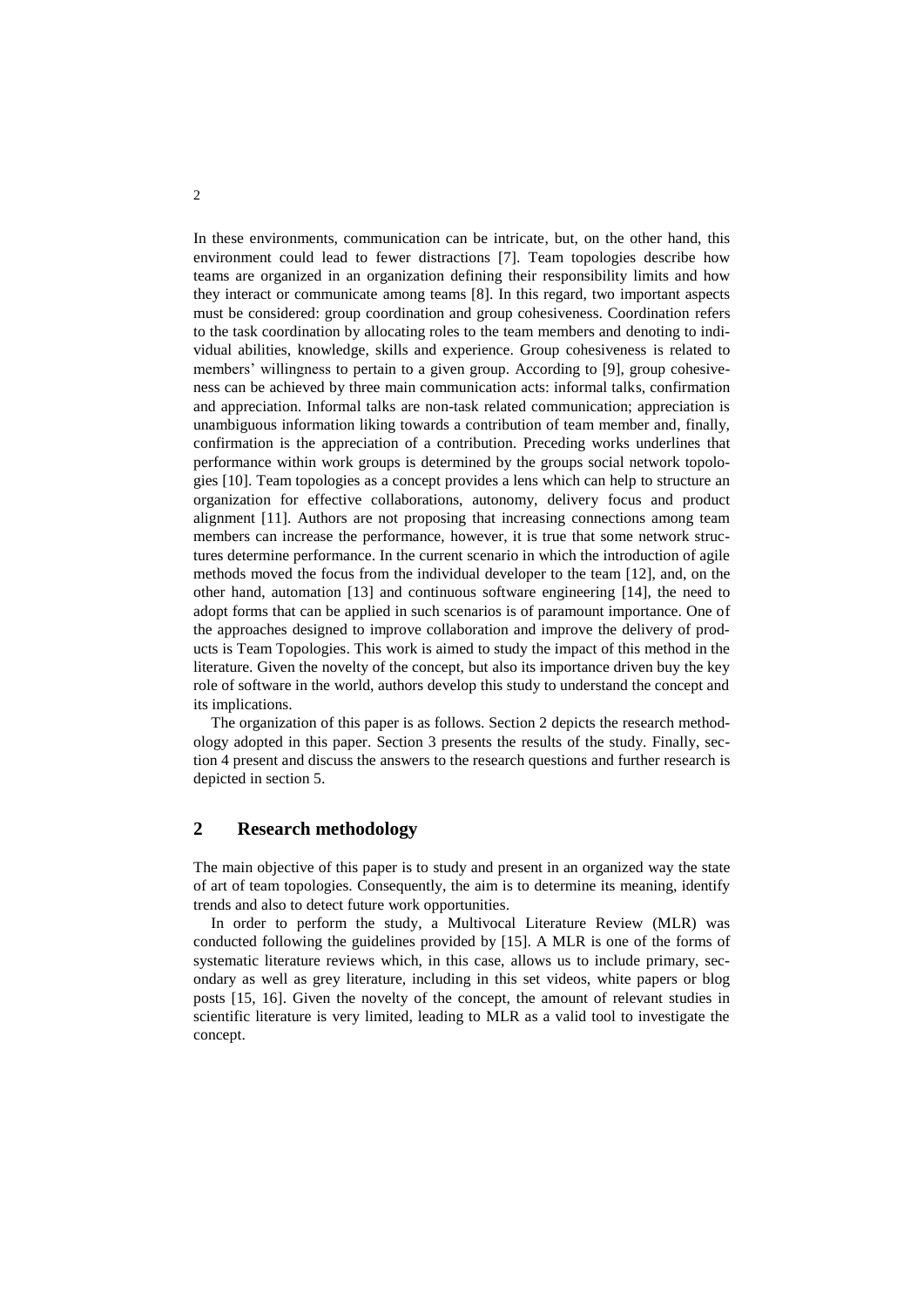In MLR we use certain criteria to evaluate the search and evaluation method in order to identify the group of primary studies from different databases. As [17] established, there are three stages that should be followed in this review; first, planning; second, conducting and, finally, reporting. In the first stage the planning protocol will be defined including the process for performing the review, including the definition of research questions (RQs), strategies regarding the search and assessment of studies, inclusion and exclusion criteria and other aspects.

### **2.1 Aims and RQs**

In this section, authors will defined the aim of the study and from that, the set of RQs that will be answered in this work.

The main goal for this review is to review team topologies as a concept, examining its repercussion. Accordingly, the goals of this work are: (a) identify team purpose and responsibilities (b) to collect and analyze communication paths, and (c) to observe the perceived benefits of team topologies in software teams.

Inspired in these goals, authors defined the two RQs as follows:

- **RQ1:** What kind of teams and in which ways they operate under Team Topologies?
- **RQ2:** What are the different ways to communicate with other teams in team topologies?

#### **2.2 Study selection**

In this section, authors outline search and evaluation strategies to discover and classify primary studies. In this regard, authors define search terms, based on them, build the search string as well as describe the process to guide study selection.

**Databases:** Authors used the set databases to identify scientific literature on the topic:

- ACM
- IEEE
- Springer
- Science Direct
- Google Scholar

The reason behind the selection of these databases is the popularity of the set in literature studies in the broad field of computing. Authors would like to mention that Google Scholar was selected as a source of scientific outputs that could be out of the previous four databases. Apart from this five databases retrieving scientific articles, Google Search was used to surf for relevant sources in grey literature.

**Search terms:** Authors analyzed RQs with the intention of selecting general terms related to team topologies with the aim of gathering relevant works for this study. Therefore, as a results of this search terms will be "team topology" and "team topologies".

**Search string construction:** Following Brereton et al. [18], in this work, authors tried in order to fine-tune the search string. The result of this process was a Boolean Expression " (A1 OR B1)" where search terms are is: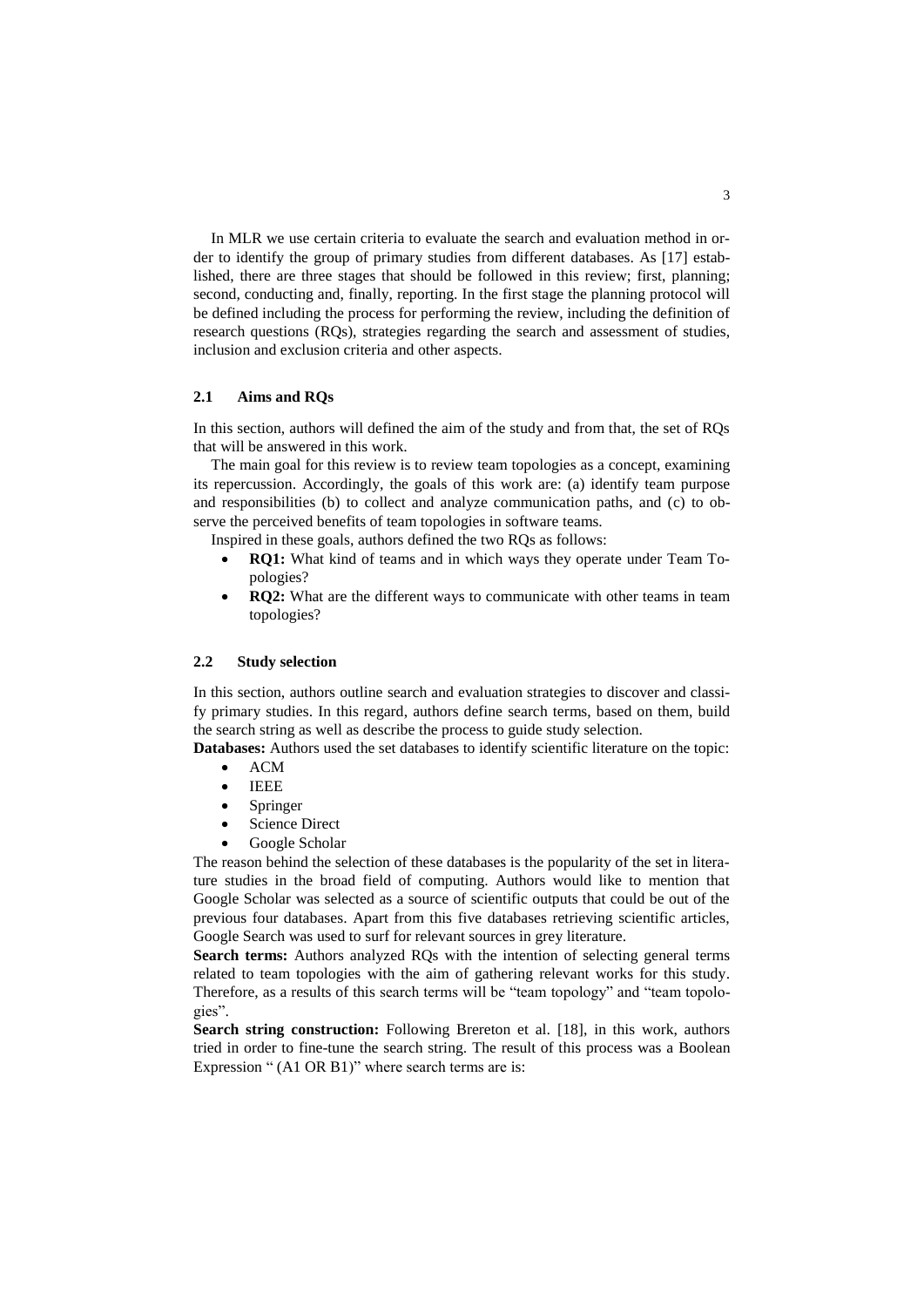#### "Team Topologies" OR "Team Topology"

**Inclusion and exclusion criteria:** Our MLR identifies the studies that enlighten the importance of team topologies in IT sectors. So as to analyze the state of research of team topologies, authors decided not to limit publication periods.

# **Inclusion criteria:**

- Studies that presents team topologies.
- Studies that explains the team topologies.
- Studies analyzing team topologies.

#### **Exclusion criteria:**

- Papers not specifically related to team topologies.
- Studies that presents the outcome of team topology but do not show any information about the IT sector.
- Papers with unobtainable abstract and the full text.
- Studies not written in English
- Duplicates.

### **2.3 Literature retrieval**

As stated before, authors selected the following databases: ACM Digital Library, Springer Link and Science Direct. These are the databases common in the set of published secondary studies in the field [19]. Also, in the search of grey literature, authors used Google Scholar, because its popularity and usefulness.

#### **2.4 Scientific selection process**

The search process allows us to select primary studies from the scientific literature in the previously presented databases. The process is comprised of four phases that follow a test-retest approach to reduce bias in the selection process. The same process was also con-ducted to identify grey literature on Google Search. The four phases are as follows:

*Phase 1. Initial search.* The search string was applied to the search engines in order to identify the literature related to topic under review. Searches are limited to title, abstract, and keywords. In terms of timeline, our study was conducted in February 2021, and thus we included the papers published until that time.

*Phase 2. Remove duplicates.* Studies identified during phase one of the selection process will be checked in order to remove the duplicates. If duplication is identified, papers providing detailed information such as an abstract or the full text of the paper, complete references of the publication will be selected.

*Phase 3. First selection process.* Studies selected in phase two will be evaluated with inclusion and exclusion criteria. In this phase, the title and abstract of each paper will be reviewed. If the papers are out of inclusion criteria papers will be completely dis-

### 4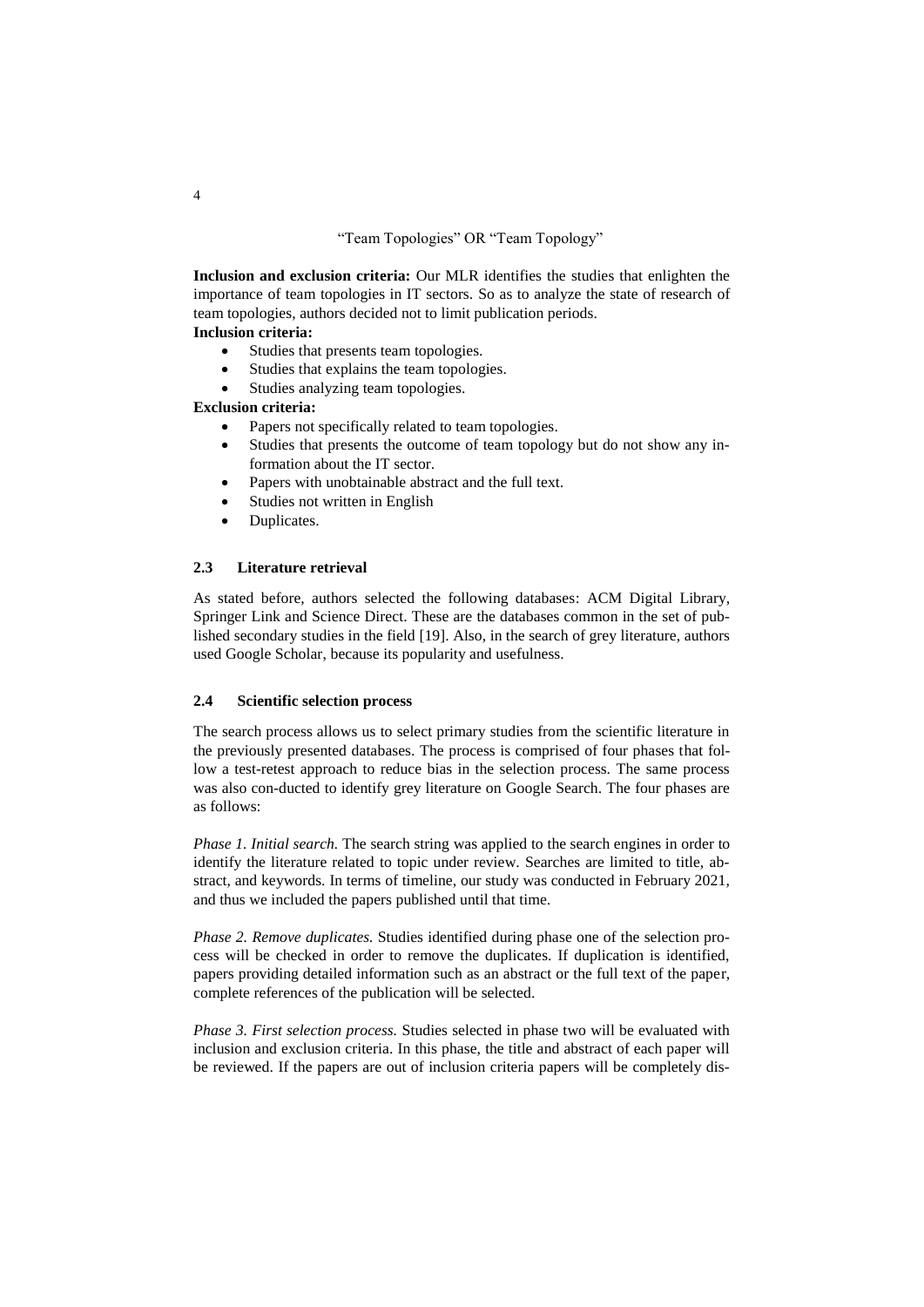carded however if the papers fall under inclusion criteria, papers will be selected for the next phase.

*Phase 4. Second selection process.* Studies selected during phase three will be reviewed thoroughly. This stage will be done to ensure that publication contains the relevant information for the study under review. This approach helps in omitting irrelevant literature.

### **2.5 Grey selection process**

The grey selection process allows selecting the primary studies from the grey literature. This process is composed of four phases that helps find the grey primary studies through a test-retest approach. The four phases of the grey selection process are the following:

**Phase1. Analyze references & authors:** In this phase, first forward and backward snowballing will be conducted on the scientific primary studies. Snowballing, in this context, refers to using the reference list of paper (backward snowballing) or the citations to the paper to identify additional papers (forward snowballing)[20]. Second, the researcher responsible of the searches will apply the search string to the list of works of each of the authors of the scientific primary studies. The aim of this search is to find all the works of each author related to the topic under review. At the end of this phase, a set of additional studies will be retrieved from the analysis of the grey literature.

**Phase2. Remove duplicates:** The studies retrieved during Phase 1 of the grey selection process will be checked in order to remove the duplicates, the studies that are clearly irrelevant to the topic under review and the papers that belongs to the scientific primary studies.

**Phase3. Second selection process:** Once the duplicates have been removed, in this phase, the researcher responsible will carry out the same activities described in Phase 3 of the scientific selection process.

**Phase4. Second selection process:** The work classified as possible selected papers (PS) during Phase 3 will be thoroughly analyzed by reading the full text. In this phase, the researcher responsible will carry out same activities described in Phase 4 of this scientific selection process.

In our MLR, we used Google Scholar for conducting the forward snowballing and the searches in the list of works of each of the authors of scientific primary studies.

#### **2.6 Data extraction**

During the execution of the MLR, a substantial amount of data will be collected. There are two main sources of data: data collected during the search process and data collected during the extraction process. The data collected during search process allow collecting general data to identify the papers retrieved from both, scientific and grey selection process, support decision making of selecting the primary studies of the review and document the selection process. On the other hand, the data collected dur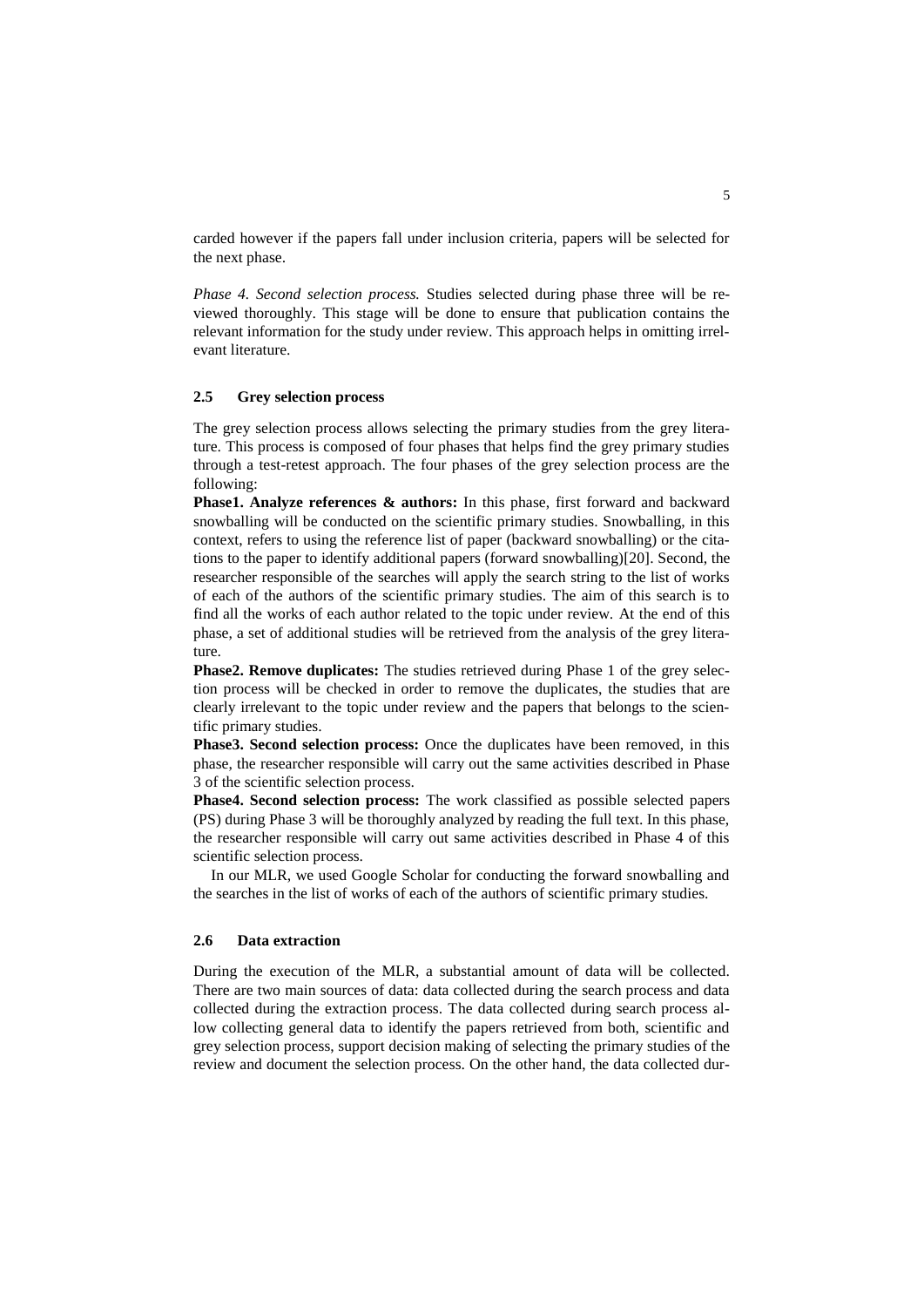ing the extraction process are the specific data needed to achieve the objectives of the study and answer the research questions under review.

#### **2.7 Data storage**

All papers were organized in a systematic way in a reference manager namely Zotero. Additionally, an Excel sheet containing selected literature was employed to highlight the importance of each paper by means of a list of colors.

# **3 Results**

This study was performed in February, March and April 2021. During this time, authors developed all aspects presented in section two and also conducted the study itself. The two researchers participated in the MLR: the first author conducted the MLR and the second author supervised the work, designed the approach, reviewed the process and verified the process and the results.

In what follows, authors present main results of this study, particularizing the explanation in scientific and grey literature extraction.

#### **3.1 Scientific selection process results**

This process consist of four consecutive steps. In the first round, authors executed the query in the five selected databases. A set of 147 papers was identified. Subsequently, authors looked for duplicates. The result of this process was the removal of 6 duplicated papers. As a third stage, authors examined 141 title and abstracts assessing inclusion and exclusion criteria for each paper. The result of this process was the identification of 3 papers. In the last step, authors read the full text of the three papers in order to ensure the suitability of the set. One paper more was excluded leading to a final set of two papers in scientific databases. Table 1 depicts this four stage process.

#### **3.2 Grey selection process results**

Authors followed similar approach on the grey studies selection process. In the first round, buy means of google search; we retrieved 865000 results.

The second round of grey selection process started with 865000 studies in Google search. Normally, the first pages in these search are relevant. Consequently, in this paper we adopted the approach in [21] to proceed further only if needed. So,  $(n+1)$ <sup>th</sup> page was checked just in the case the result on n<sup>th</sup> page was found relevant. After removing duplicates, authors carried out a 3rd round. At this stage, we analyzed the title and abstracts examining inclusion and exclusion criteria. Once the first selection process we excluded the 864999 studies from the set. Then authors faced the final step of grey selection process to analyze full text of the studies. At the end of this stage, authors identified just one study to take into account for the final set of studies.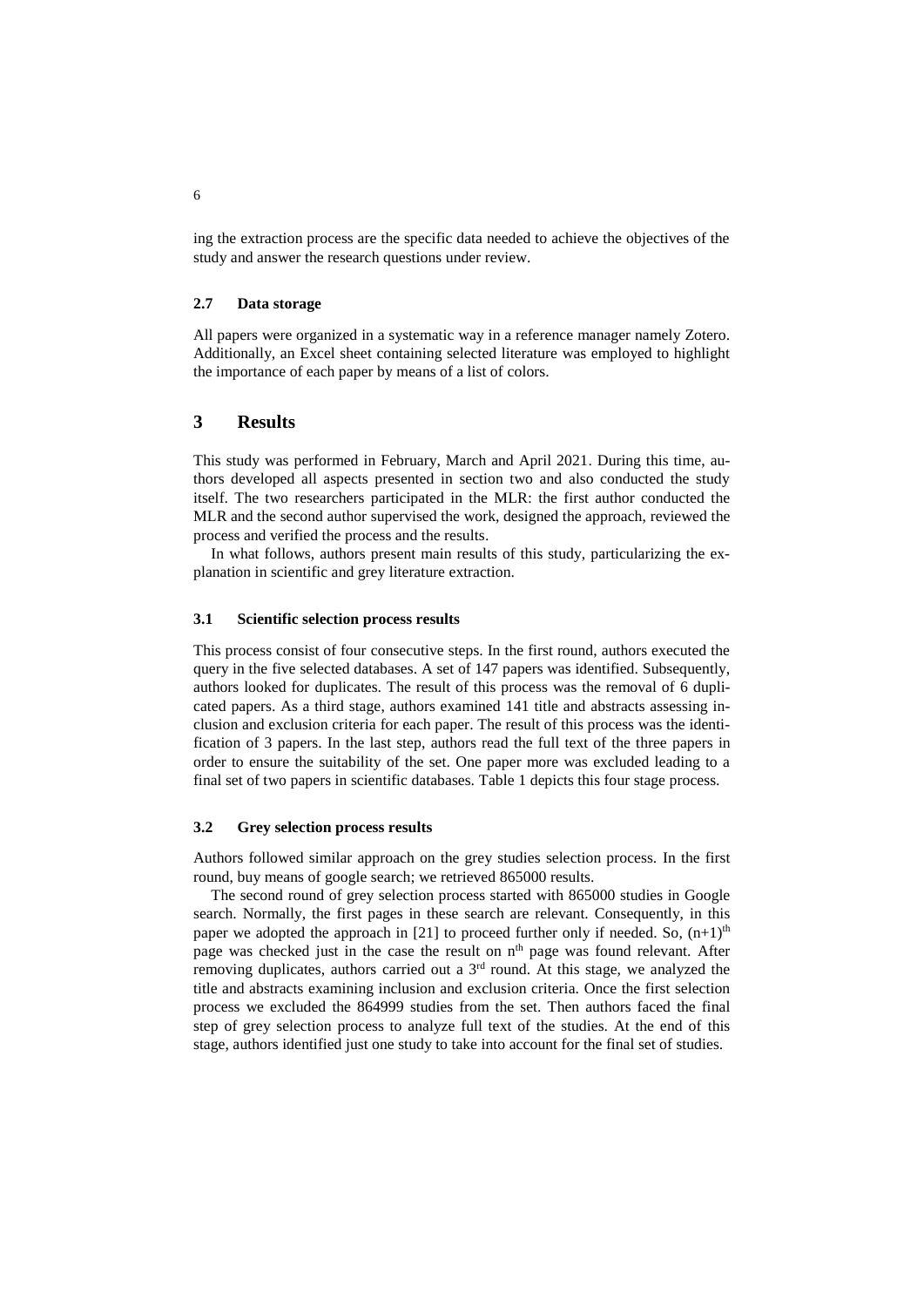#### **3.3 Primary studies**

As the result of the four rounds, just 3 studies were found relevant. Figures for papers in each of the rounds are presented in Table 1.

| <b>Database</b>         | <b>First</b> | <b>Second</b> | <b>Third</b> | Fourth |
|-------------------------|--------------|---------------|--------------|--------|
| <b>ACM</b>              |              |               |              |        |
| Springer                | 14           |               |              |        |
| <b>Science Direct</b>   |              | 4             |              |        |
| Google Scholar          | 122          | 118           |              |        |
| <b>TOTAL Scientific</b> | 147          | 141           | -            |        |
| Google search           | 865,000      | 864,991       |              |        |
| <b>TOTAL</b>            | 865,147      | 865,132       |              |        |

**Table 1.** Papers analyzed per round

# **4 Discussion**

### **4.1. RQ1. What kind of teams and in which ways they operate under Team Topologies?**

Within a team, the accent on accountability (individual and team) has turn out to be prevalent in the evaluation of task orientation factors [22]. A team's goal is a future state of affairs desired by enough members of a team to motivate the team to work toward its achievement. Tohidi [23] suggested that a team´s goal is more significant than individual goals. Still, it is also stated that the success of the company could be less important than team's success.

It is reported that modern complex systems require effective team performance. In the software arena, the complexity, diversity, speed and frequency of change needed for modern software tools means that different development teams in software development are vital [8]. In particular, a research by Google on their own teams found that who is on team matters less than the team dynamics; and that when it comes to measuring performance, team matters more than individuals [24]. We must, therefore, start with team for effective software delivery.

Systems that are built by organizations are always questioned by users based on the previous agreed upon requirements. Values are always measured on the basis of the product delivery, excellence, and fast paced-evaluation of the systems, rapidly changing environment, changing requirement of customers, pressure of shorter time to market, and speedily advancement of IT. To overcome this state of affairs, agility and its practices bring flexibility, efficiency and speed [25]. Team topologies refer to the organizational capability to develop, communicate and learn. This brings operation the chance to build, evolve and refactor the systems design, developing the functionality, satisfying customers, and getting instant feedback from users to inform the next development cycle. Furthermore, the tools employed in different software development phases (analysis, coding, deployment…) must be aligned with rapid cycles.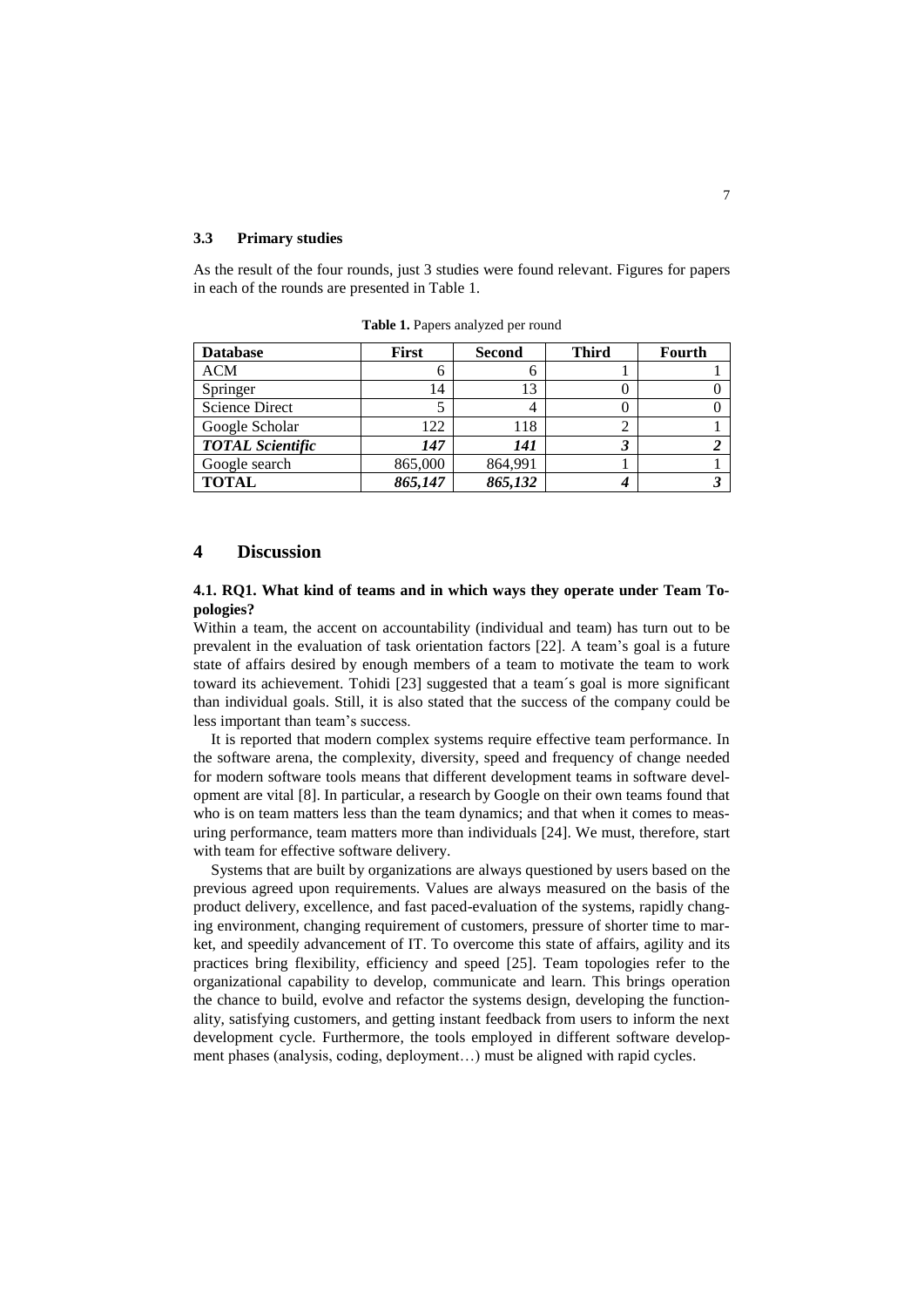We found four different types of teams:

- **Stream aligned teams:** Present an end to end responsibility on a new functionality or change, including operation roles in production.
- **Enabling teams:** They empower the previous type to upsurge their competences for a given time (new technology, new process…)
- **Complicated subsystem teams:** They are skilled specialists that would be hard to place into stream aligned teams because their dissimilarities.
- **Platform teams:** Platform specialists aimed to fast-track or make straightforward software delivery for the first group.

### **4.2. RQ2. What are different ways to communicate with other teams in team topologies?**

Velocity and efficiency are aspects crucial for the survival of software industry software organizations in their release process and product shipping [26]. Undeniably, continuous delivery is impacting organizations and their organizational structures, given that release activities encompasses many units of these organizations, typically Development and Operations in DevOps settings, but also others like security or business areas. Consequently, organizations adopting these approaches must adapt their toolchain but, just that, they need to find a way to better orchestrate their teams. We found three different ways for team topologies to interact with each other [27]:

- **Collaboration:** Teams collaboration must be effective to meet challenges of balancing speed and safety of software development.
- **X as a Service:** The organization must not restrict to optimize for top/down or bottom/up communication and reporting. Decision based on organization chart structure tends to optimize only part of an organization ignoring upstream/downstream effects. Local optimizations help the team directly involved, but they do not necessarily help improve overall delivery of value to the customer. For example, assigning task of infrastructure as a service (IaaS) to software as a service (SaaS). Thus, the group of teams should work in one domain to have high quality product.
- **Facilitate:** Facilitate refers to informal and value creation structure (interaction between people and team). Empowering the teams for better outcome of software delivery. Addition to this, treating team as a fundamental building blocks and trust between the teams.

As a result, these are three main interaction modes that not only encourage teams to deliver high quality product but also overall help to an organization.

### **5 Future Work**

Authors present a study towards a more detailed understanding of team topologies. Four different teams were found within the topic under review. In addition to this we also explained three different interaction modes which are basis of team topologies. The results of our MLR, including the perceived benefits identified allow us to conclude that team topologies have potential for organizations to help them in their endeavors. Nevertheless, the use of team topologies is an emergent research field in

8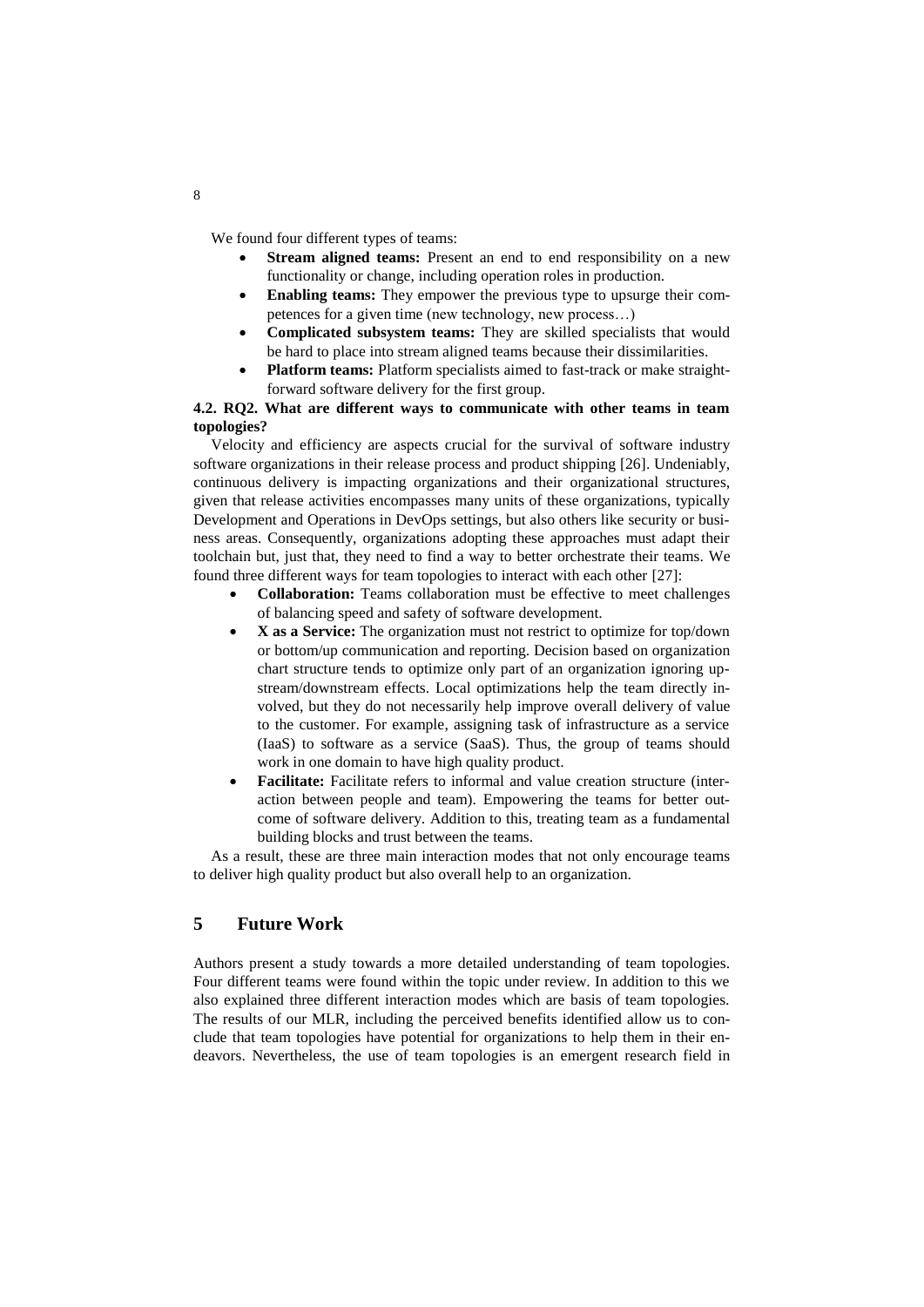which researchers will work in the next future. However, authors call for further research and, in particular, experimental works to document the full potential of team topologies in the scope of software work.

In the near future, to properly execute the conclusion and ideas shared in this paper, some additional work has to be done. We want to devote time to investigate the connections and interlinks of team topologies with the increasing importance of automation in software work (DevOps and DevSecOps) and the new roles in these teams.

# **References**

- 1. Tang, M., Schmidt, J.T.: Chapter 4 Fostering creativity in interdisciplinary and intercultural teams: The importance of team building and team management. In: McKay, A.S., Reiter-Palmon, R., and Kaufman, J.C. (eds.) Creative Success in Teams. pp. 55–79. Academic Press (2021). https://doi.org/10.1016/B978-0-12- 819993-0.00004-7.
- 2. Deeter-Schmelz, D.R., P. Ramsey, R.: An Investigation of Team Information Processing in Service Teams: Exploring the Link between Teams and Customers. Journal of the Academy of Marketing Science. 31, 409–424 (2003). https://doi.org/10.1177/0092070303255382.
- 3. Badke-schaub, D., Badke-schaub, P., Lauche, K., Neumann, A., Ahmed, S.: 1 Task – Team – Process: Assessment and Analysis of the Development of Shared Representations in an Engineering Team.
- 4. Holtkamp, P., Pawlowski, J.M.: A Competence-based View on the Global Software Development Process. Journal of Universal Computer Science. 21, 1385– 1404 (2015).
- 5. Khan, A.A., Keung, J., Niazi, M., Hussain, S., Shameem, M.: GSEPIM: A roadmap for software process assessment and improvement in the domain of global software development. Journal of Software: Evolution and Process. 31, e1988 (2019). https://doi.org/10.1002/smr.1988.
- 6. Humayun, M., Gang, C.: An Empirical Study on Improving Shared Understanding of Requirements in GSD. International Journal of Software Engineering and Its Applications. 7, 14 (2013).
- 7. Klonek, F., Parker, S.K.: Designing SMART teamwork: How work design can boost performance in virtual teams. Organizational Dynamics. 50, 100841 (2021). https://doi.org/10.1016/j.orgdyn.2021.100841.
- 8. Skelton, M., Pais, M.: Team Topologies: Organizing Business and Technology Teams for Fast Flow. IT Revolution (2019).
- 9. Goodman, P.S., Ravlin, E., Schminke, M.: Understanding groups in organizations. Research in Organizational Behavior. 9, 121–173 (1987).
- 10.Wise, S.: Can a team have too much cohesion? The dark side to network density. European Management Journal. 32, 703–711 (2014). https://doi.org/10.1016/j.emj.2013.12.005.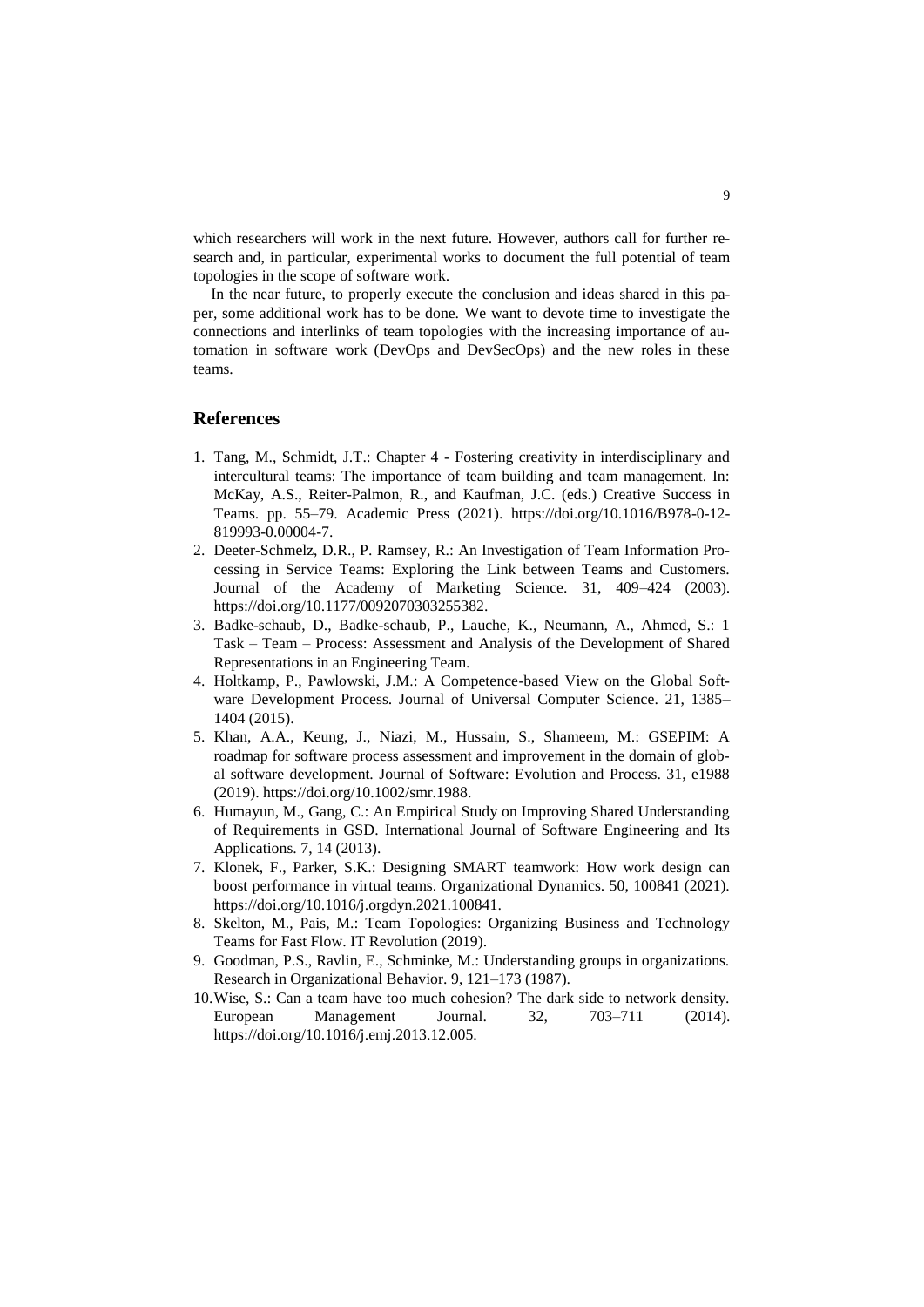- 11.Manuel Pais on Team Topologies during COVID-19, https://www.infoq.com/news/2021/03/team-topologies-during-pandemic/, last accessed 2021/03/20.
- 12.Lenberg, P., Feldt, R.: Psychological safety and norm clarity in software engineering teams. In: Proceedings of the 11th International Workshop on Cooperative and Human Aspects of Software Engineering. pp. 79–86. Association for Computing Machinery, New York, NY, USA (2018). https://doi.org/10.1145/3195836.3195847.
- 13.Leite, L., Kon, F., Pinto, G., Meirelles, P.: Building a Theory of Software Teams Organization in a Continuous Delivery Context. In: 2020 IEEE/ACM 42nd International Conference on Software Engineering: Companion Proceedings (ICSE-Companion). pp. 296–297 (2020).
- 14.Fitzgerald, B., Stol, K.-J.: Continuous software engineering: A roadmap and agenda. Journal of Systems and Software. 123, 176–189 (2017). https://doi.org/10.1016/j.jss.2015.06.063.
- 15.Garousi, V., Felderer, M., Mäntylä, M.V.: Guidelines for including grey literature and conducting multivocal literature reviews in software engineering. Information and Software Technology. 106, 101–121 (2019).
- 16.Sánchez-Gordón, M., Colomo-Palacios, R.: A multivocal literature review on the use of DevOps for e-learning systems. In: Proceedings of the Sixth International Conference on Technological Ecosystems for Enhancing Multiculturality. pp. 883–888 (2018).
- 17.Calderón, A., Ruiz, M., O'Connor, R.V.: A multivocal literature review on serious games for software process standards education. Computer Standards & Interfaces. 57, 36–48 (2018). https://doi.org/10.1016/j.csi.2017.11.003.
- 18.Brereton, P., Kitchenham, B.A., Budgen, D., Turner, M., Khalil, M.: Lessons from applying the systematic literature review process within the software engineering domain. Journal of Systems and Software. 80, 571–583 (2007). https://doi.org/10.1016/j.jss.2006.07.009.
- 19.MacDonell, S., Shepperd, M., Kitchenham, B., Mendes, E.: How Reliable Are Systematic Reviews in Empirical Software Engineering? IEEE Transactions on Software Engineering. 36, 676–687 (2010). https://doi.org/10.1109/TSE.2010.28.
- 20.Wohlin, C.: Guidelines for snowballing in systematic literature studies and a replication in software engineering. In: Proceedings of the 18th International Conference on Evaluation and Assessment in Software Engineering - EASE '14. pp. 1– 10. ACM Press, London, England, United Kingdom (2014). https://doi.org/10.1145/2601248.2601268.
- 21.Garousi, V., Mäntylä, M.V.: A systematic literature review of literature reviews in software testing. Information and Software Technology. 80, 195–216 (2016).
- 22.Shameem, M., Kumar, C., Chandra, B.: A proposed framework for effective software team performance: A mapping study between the team members' personality and team climate. In: 2017 International Conference on Computing, Communication and Automation (ICCCA). pp. 912–917 (2017). https://doi.org/10.1109/CCAA.2017.8229936.